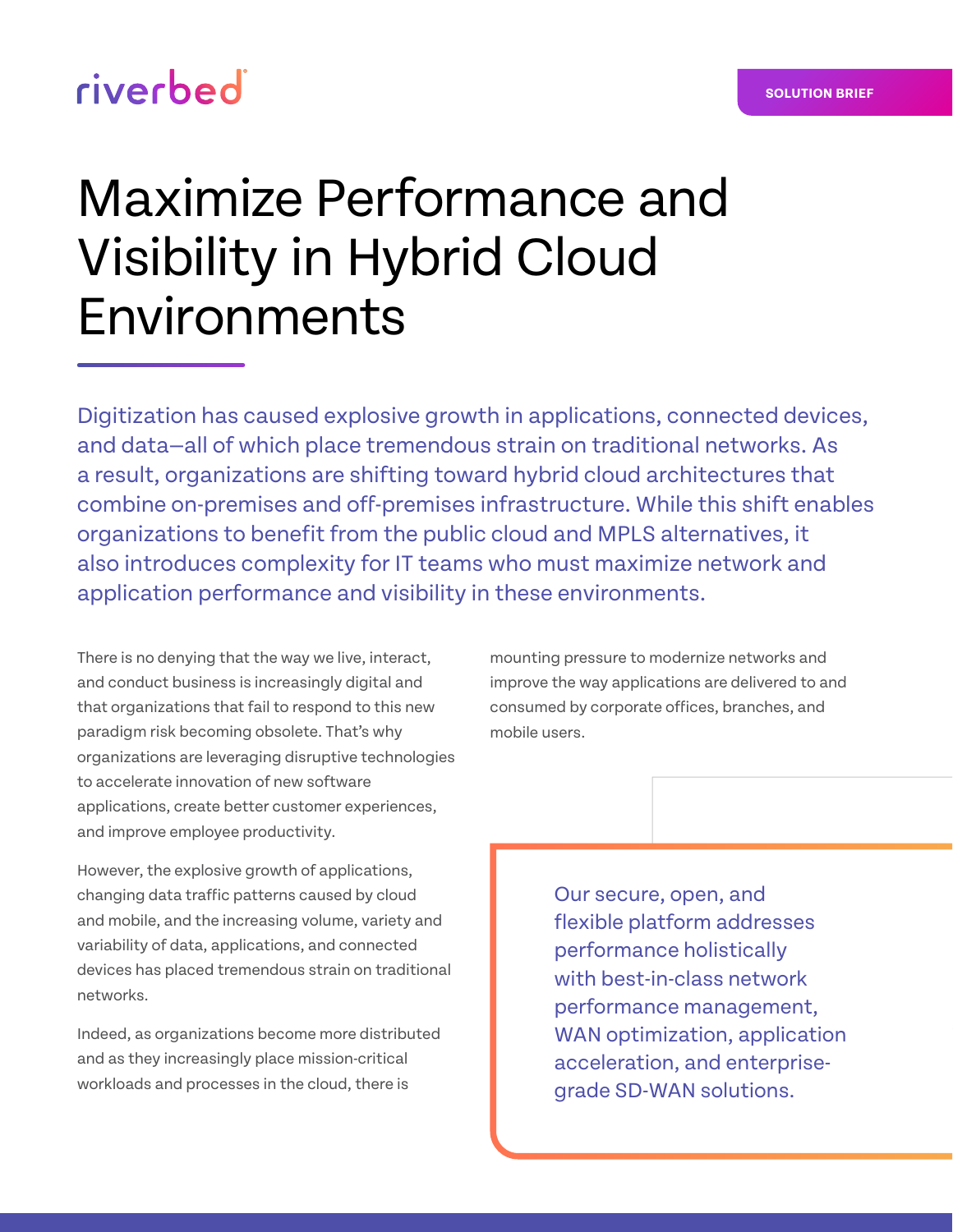## The Challenges of Hybrid Cloud Networks

To meet the needs of today's digital enterprise, IT leaders are deploying hybrid network topologies that combine on-premises and off-premises infrastructure, connected by private and public transport types.

According to industry experts, hybrid cloud architectures will be the standard for years to come, enabling organizations to keep established IT in place, while also benefiting from a broader range of connectivity options and the added capacity, flexibility, and agility of the cloud.

While hybrid architectures are here to stay, getting diverse and disparate on-premises infrastructure, clouds, and third-party services to operate efficiently and effectively is extraordinarily difficult. There are four reasons why:

#### **1. Unpredictable Application Performance**

In hybrid cloud architectures, the application delivery chain is distributed, reliant on third parties, and increasingly fragile and complex. The quality, reliability, and performance of MPLS alternatives and cloud services can vary greatly and distance makes cloud applications susceptible to network performance issues of latency, chatty protocols, and bandwidth constraints.

#### **2. Insufficient Visibility**

Extending applications and data to the cloud creates performance blind spots that impact IT's ability to quickly detect and remediate performance issues and security threats. Metrics provided by cloud vendors are often limited in scope, stop at the cloud edge, and require validation by the enterprise. This lack of visibility also makes it difficult to substantiate consumption and network traffic costs associated with cloud-based applications and to enforce service level agreements. Complicating matters further, gaps between monitoring tools and lack of integration between multiple classes of network data makes it near impossible to get a consolidated view of overall performance.

#### **3. Lack of Agility**

Hybrid networks, cloud computing, and enterprise mobility are increasing network management complexity. It's difficult keep up when using legacy tools and processes that require considerable effort and expertise to configure, deploy, and modify network services. IT teams are struggling to deliver seamless services to all users and are often unable to meet timelines for network expansion, application deployment, and even routine configuration changes.

#### **4. Expanded Security Risks**

Multi-vendor environments make it difficult to consistently uphold security policies across diverse applications and end points. For cloud-based applications, SaaS vendors recommend using Internet breakout points close to end users to minimize latency. But, in order to support branchdirect Internet access, IT teams must extend the security perimeter to every remote site. This creates appliance sprawl, extra costs, and increased management complexity that may compromise security measures. And, even with direct Internet access, remote and mobile users are still subject to the inherently unreliable and unpredictable performance of the Internet.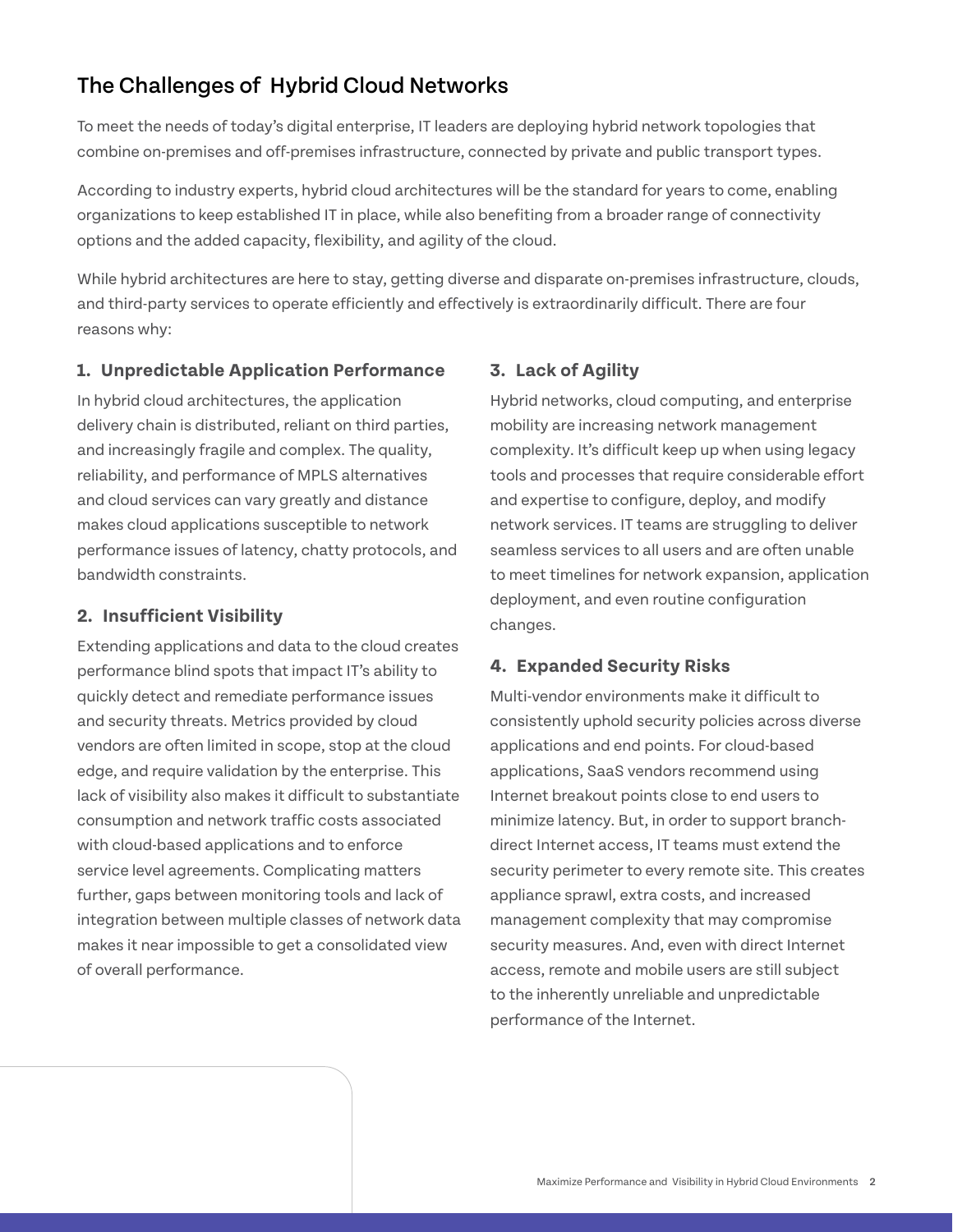## Achieving Exceptional Network and Application Performance

To deliver exceptional network and application performance across complex hybrid IT environments, organizations need to be able to visualize, optimize, accelerate, and remediate the performance of any network for every type of enterprise application for any user.

The Riverbed Application Acceleration and Alluvio Visibility enable organizations to do just that. Our secure, open, and flexible platform addresses performance holistically with best-in-class network performance management, WAN optimization, application acceleration, and enterprise-grade SD-WAN solutions.



Full-fidelity data gives IT a complete picture of what is happening and what has happened, without missing key events due to sampling.

#### **End-to-End Visibility**

Fully optimize hybrid IT resources and ensure service quality and network security with a unified performance management solution that provides deep and broad visibility and analytics.

- **•** Ensure quality cloud and SaaS app performance by monitoring what users actually see. Analyze trends in cloud usage across the enterprise to ensure adoption goals are met.
- **•** Gain hybrid visibility across AWS, Azure, and on-premises environments with the same tools.
- **•** Continuously monitor dynamic networks and infrastructure to ensure network and application availability and performance
- **•** Proactively identify and resolve performance issues before users and the business are impacted
- **•** Understand resource utilization to better manage vendor costs and right-size resources based on performance requirements
- **•** Provide essential visibility and forensics for broad threat detection, investigation, and mitigation